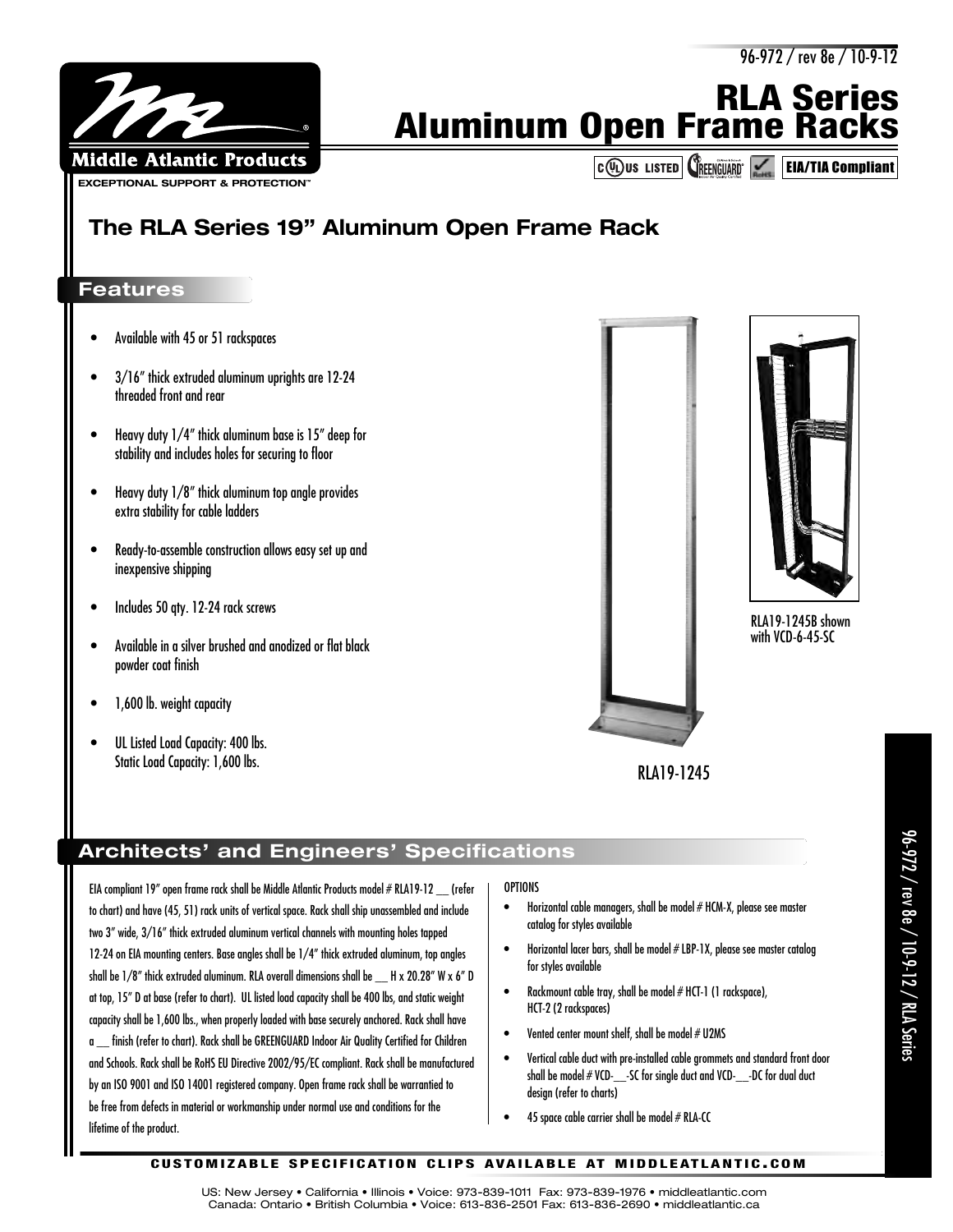## **RLA Series Basic Dimensions**

TOP VIEW



|                    | <b>PANEL</b>  | <b>OVERALL</b>            | <b>USEABLE</b>                  |                                  |
|--------------------|---------------|---------------------------|---------------------------------|----------------------------------|
| PART#              | WIDTH         | <b>HEIGHT</b>             | <b>HEIGHT</b>                   | <b>FINISH</b>                    |
| <b>RLA19-1245</b>  | $19.00$ [483] | 84.00 [2134]              | 78.75 [2000]<br>(45 rackspaces) | Silver Brushed and<br>Anodized   |
| <b>RLA19-1245B</b> | 19.00 [483]   | 84.00 [2134]              | 78.75 [2000]<br>(45 rackspaces) | <b>Flat Black Powder</b><br>Coat |
| <b>RLA19-1251B</b> |               | 19.00 [483] 96.125 [2442] | 91.00 [2311]<br>(52 rackspaces) | <b>Flat Black Powder</b><br>Coat |



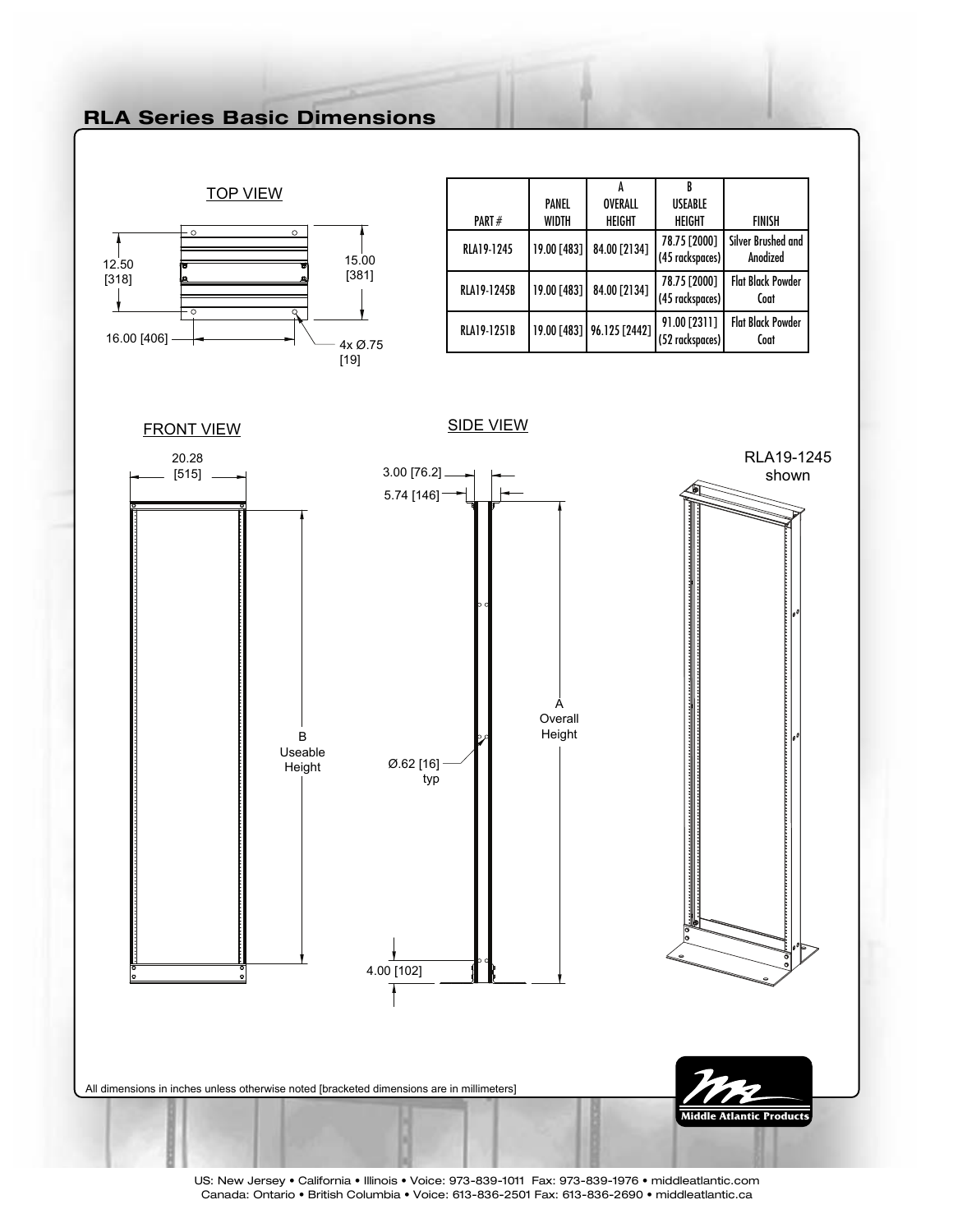$20.00 22.25$ **RLA-CC Basic Dimensions - Single Duct** 5.25 [133]<u>of</u> 11  $\cdot \Box$ Œ  $\Box$  $\mathbb{T}$  $\Box$  $\mathbb D.$ UI U  $\Box$ ò 'M M  $\mathbb T$  $\Box$ M  $\sqrt{ }$ RLA-CC (optional) (45 space RLA only) All dimensions in inches unless otherwise noted [bracketed dimensions are in millimeters] **Middle Atlantic Products**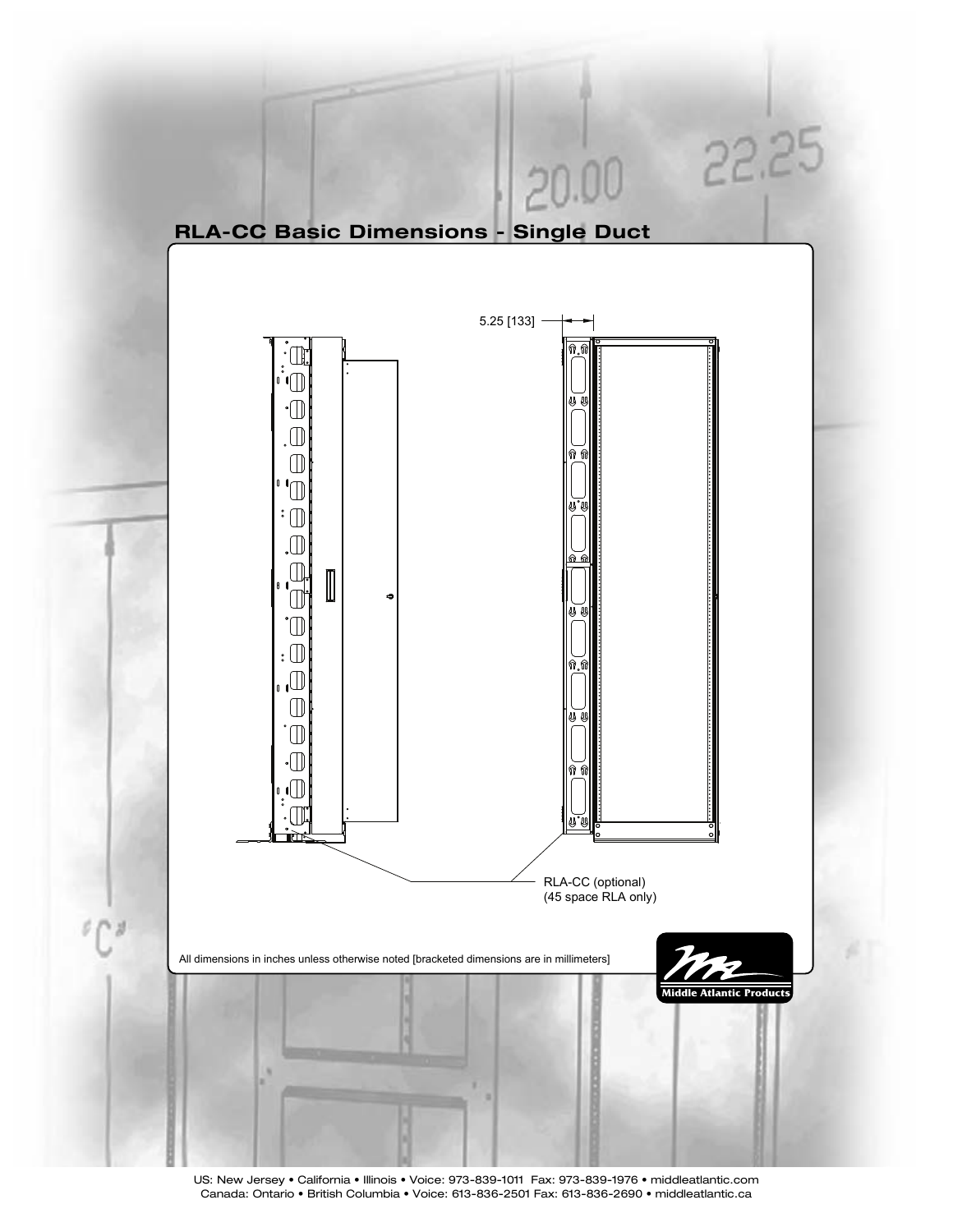## **VCD Series Basic Dimensions - Dual Duct**